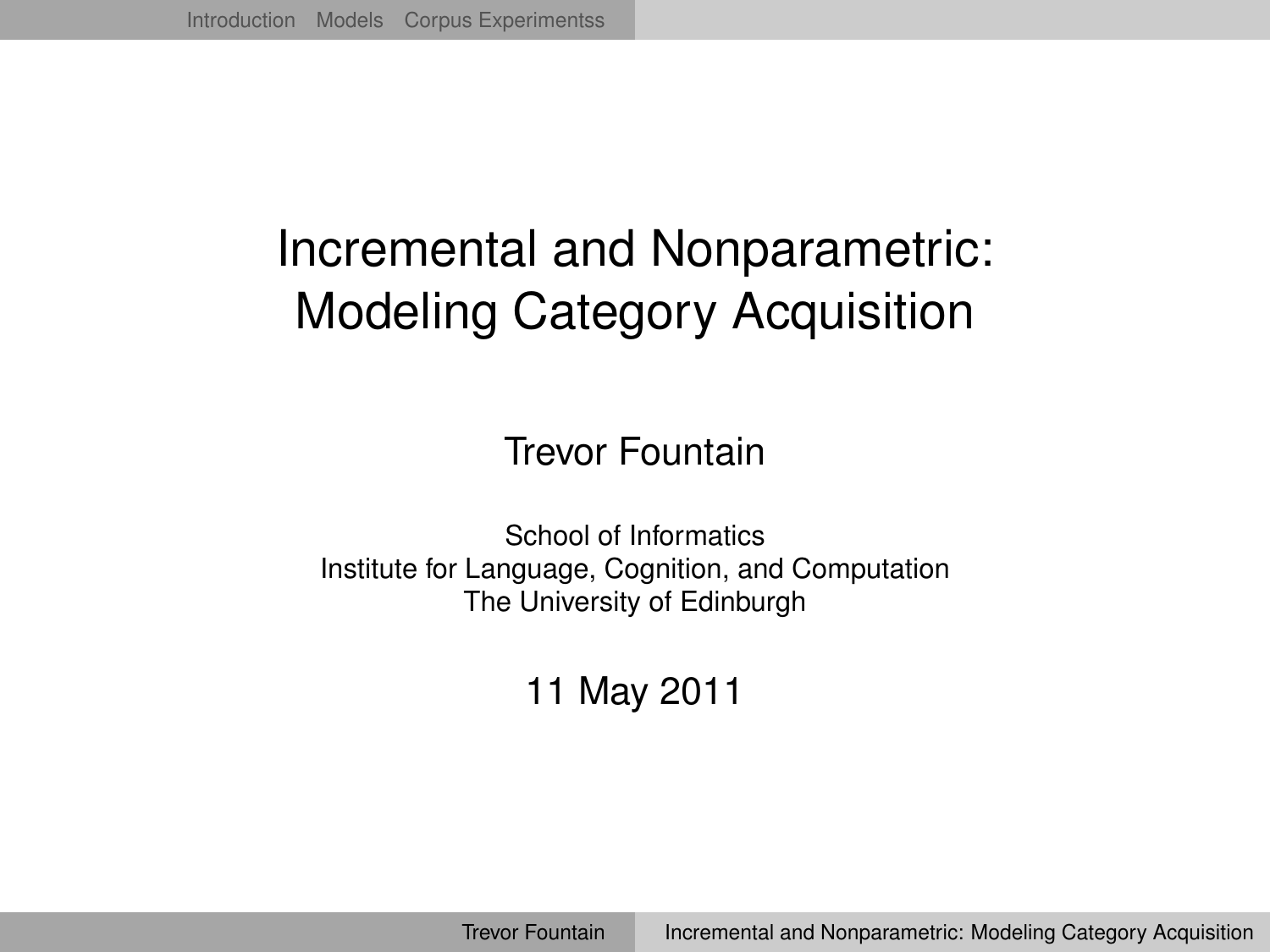## "Categorization?"

<span id="page-1-0"></span>**Categorization** is the process by which people group stimuli into categories and use those categories to reason about new stimuli they encounter.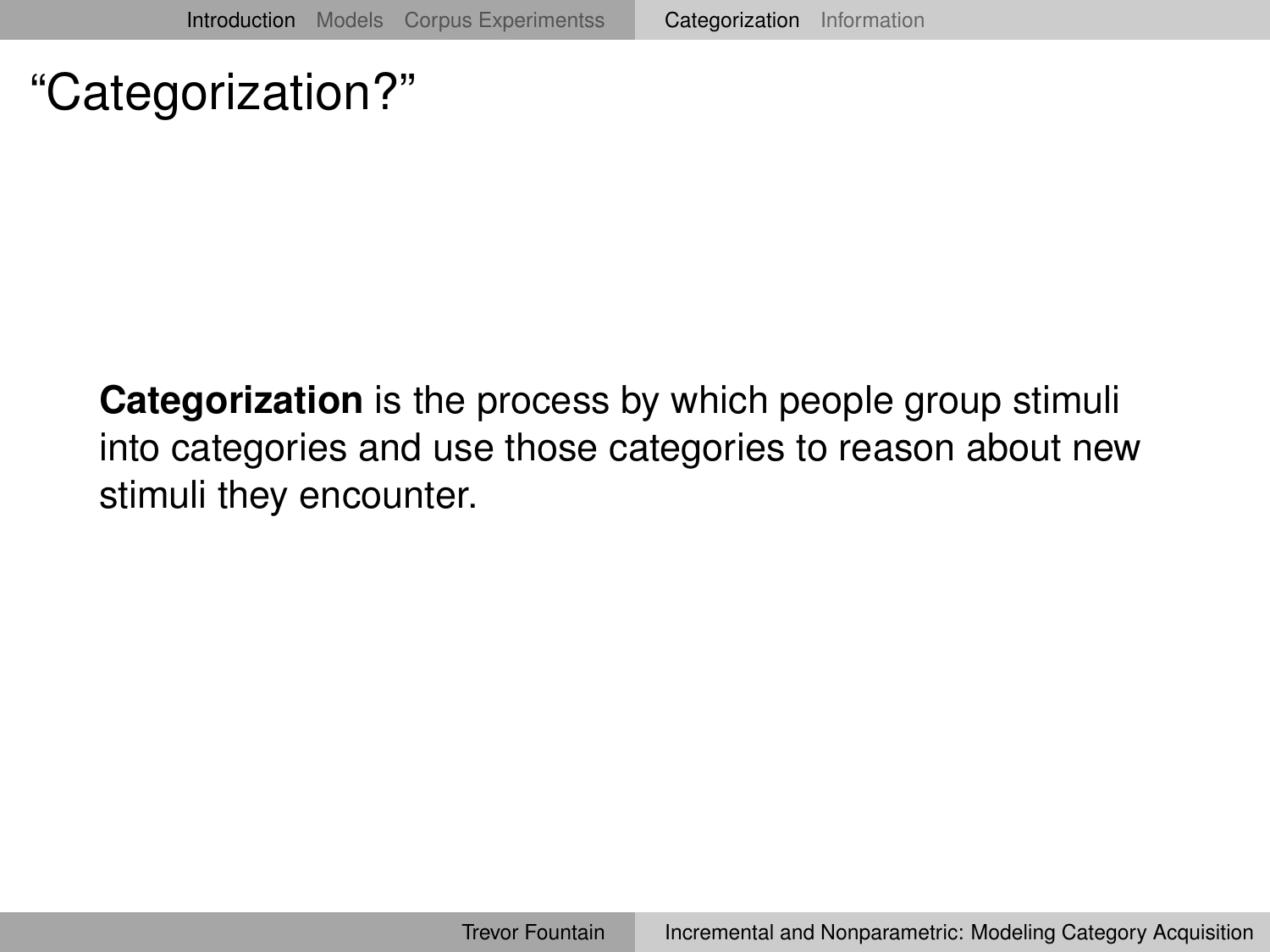## "Category Acquisition?"

#### Can we model the process by which people learn categories over a given set of stimuli?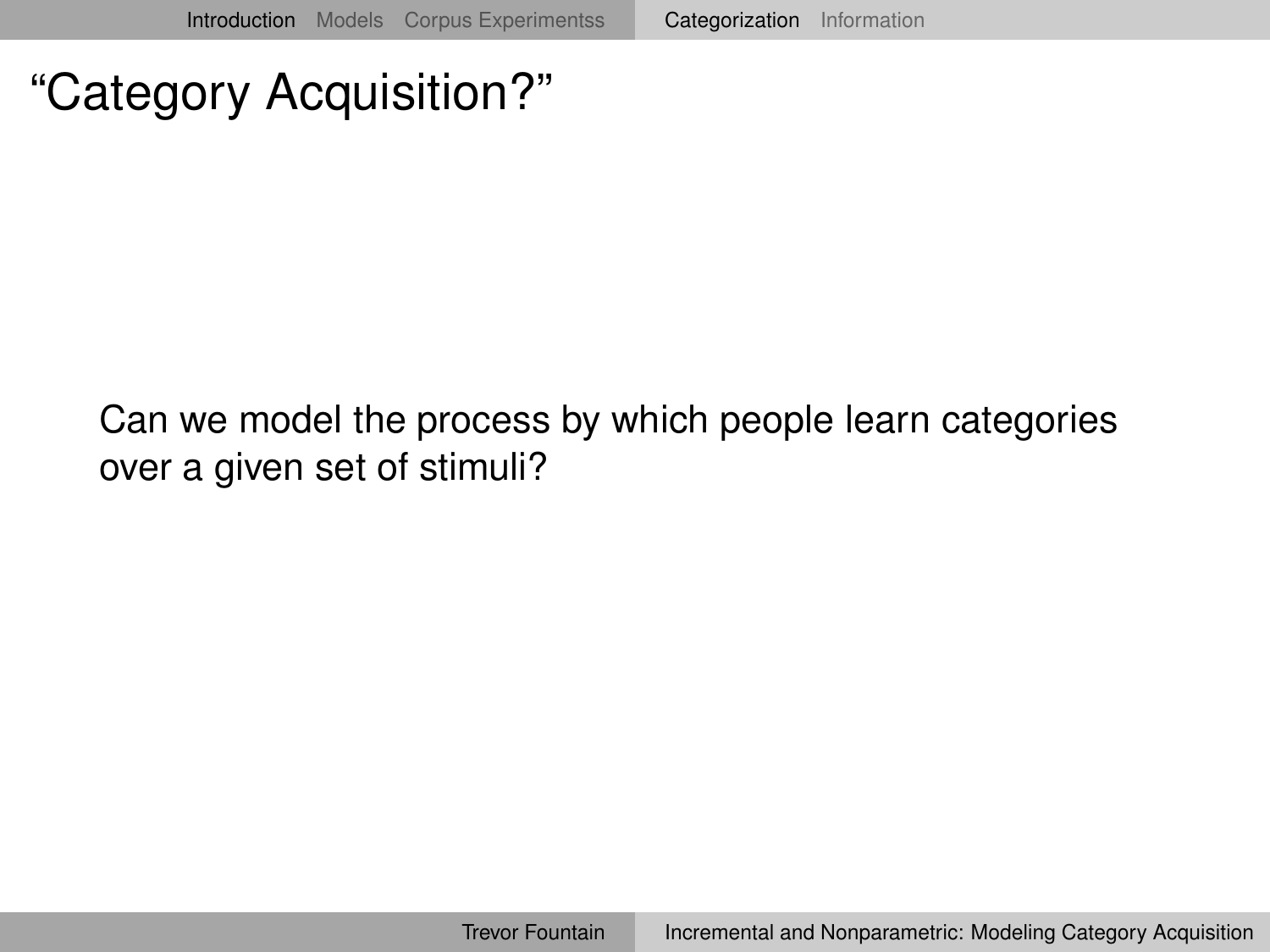"Natural Language?"

Can we use features of the linguistic environment (e.g. **corpus statistics**) to model category formation?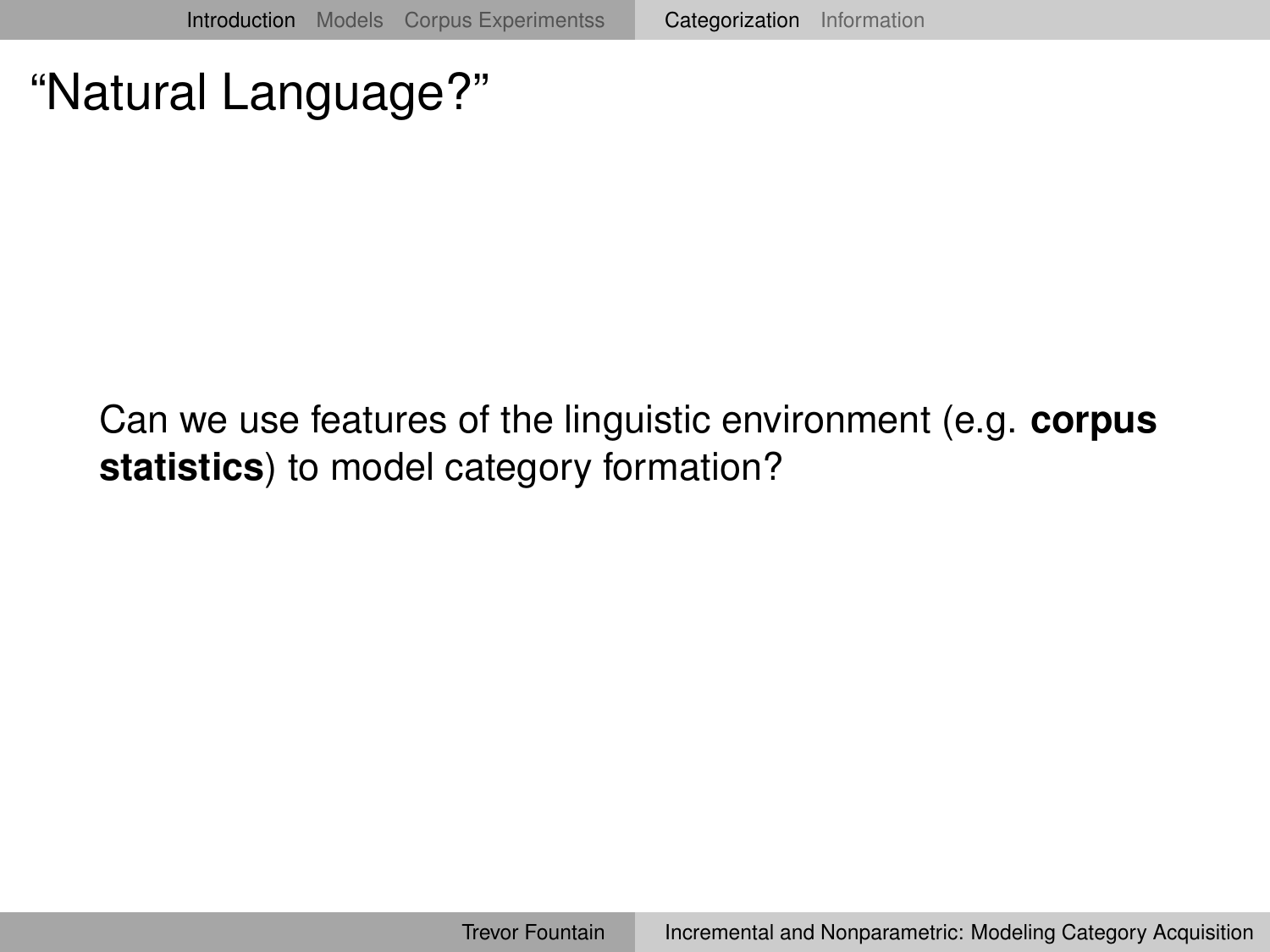### Hearst Patterns

<span id="page-4-0"></span>" A , a kind of X " " A , B , and other X s" " X s, such as A and B "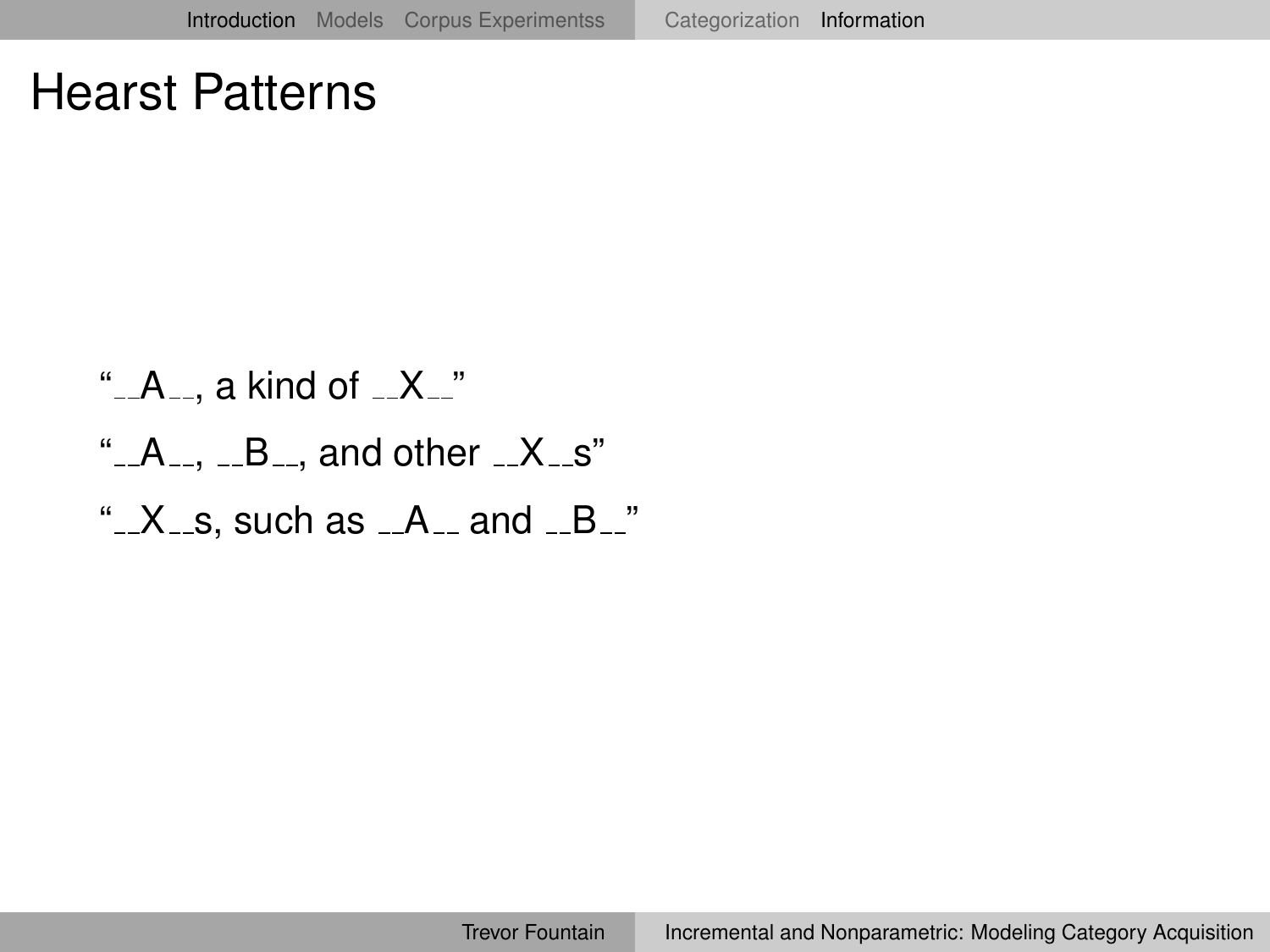#### Co-occurrence

#### Document 1

Tech companies Google, **IBM**, **Apple** and **Microsoft** head the world's top 100 most valuable brands,

according to a new global survey on...

#### Document 2

Online Plant Nursery featuring exotic fruit trees including **apple**, **orange** and **pear** for your garden or orchard.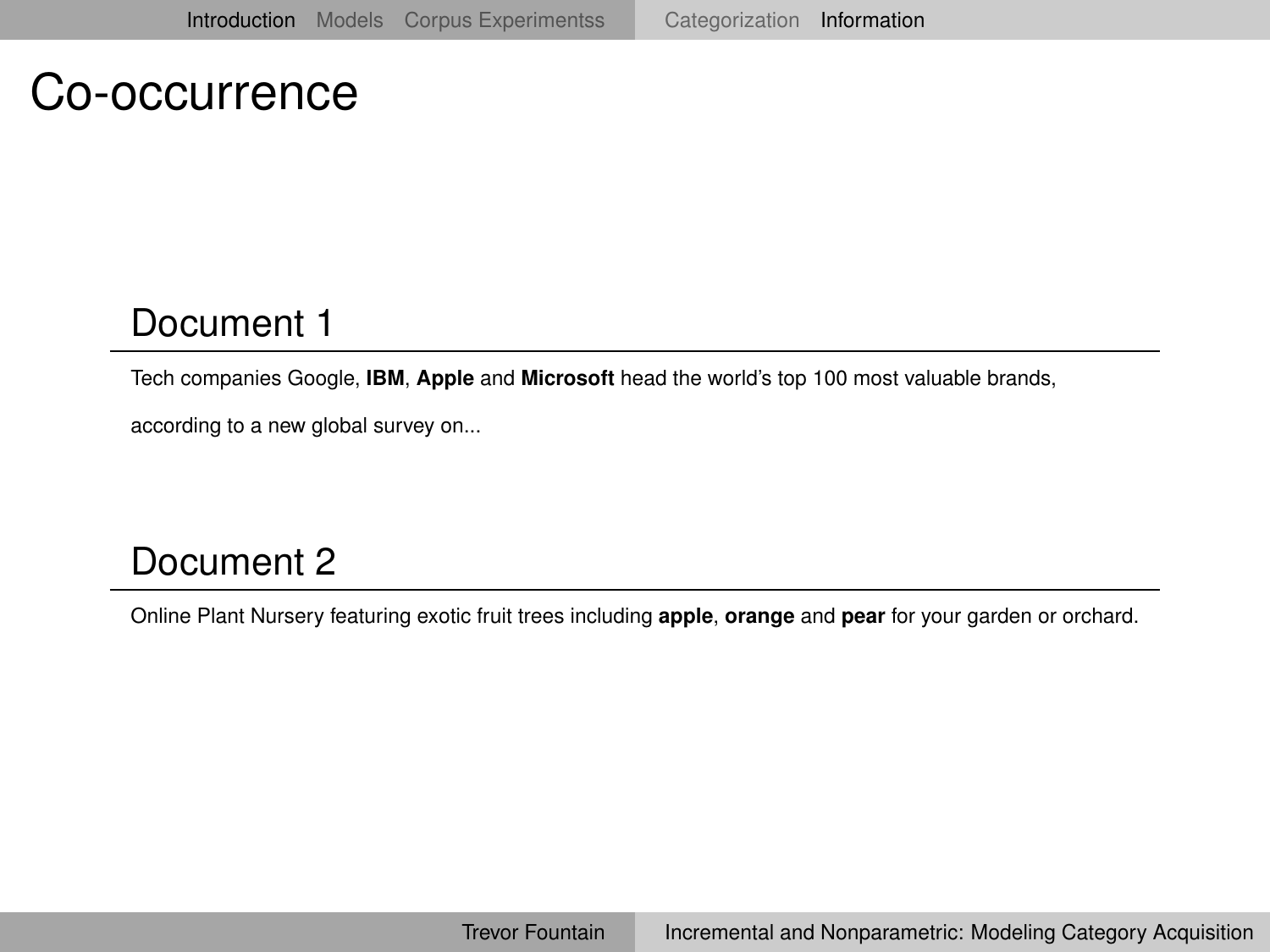### Co-occurrence

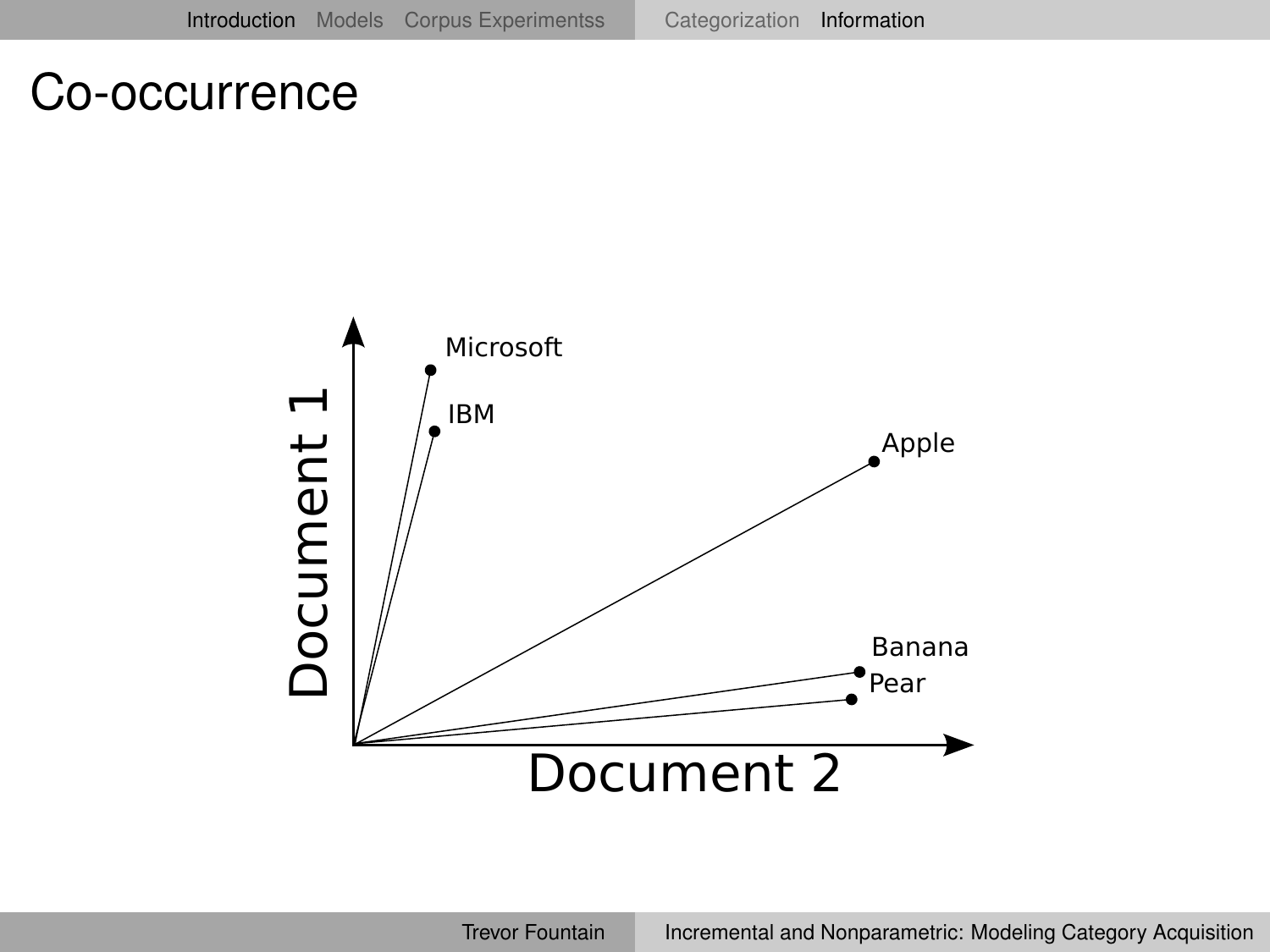Any model of category acquisition should demonstrate two important features:

- $\blacktriangleright$  Input should be processed as it arrives rather than in batches (i.e. learning is **incremental**).
- <span id="page-7-0"></span> $\triangleright$  The set of possible categories should be determined by the input (i.e. learning is **nonparametric**).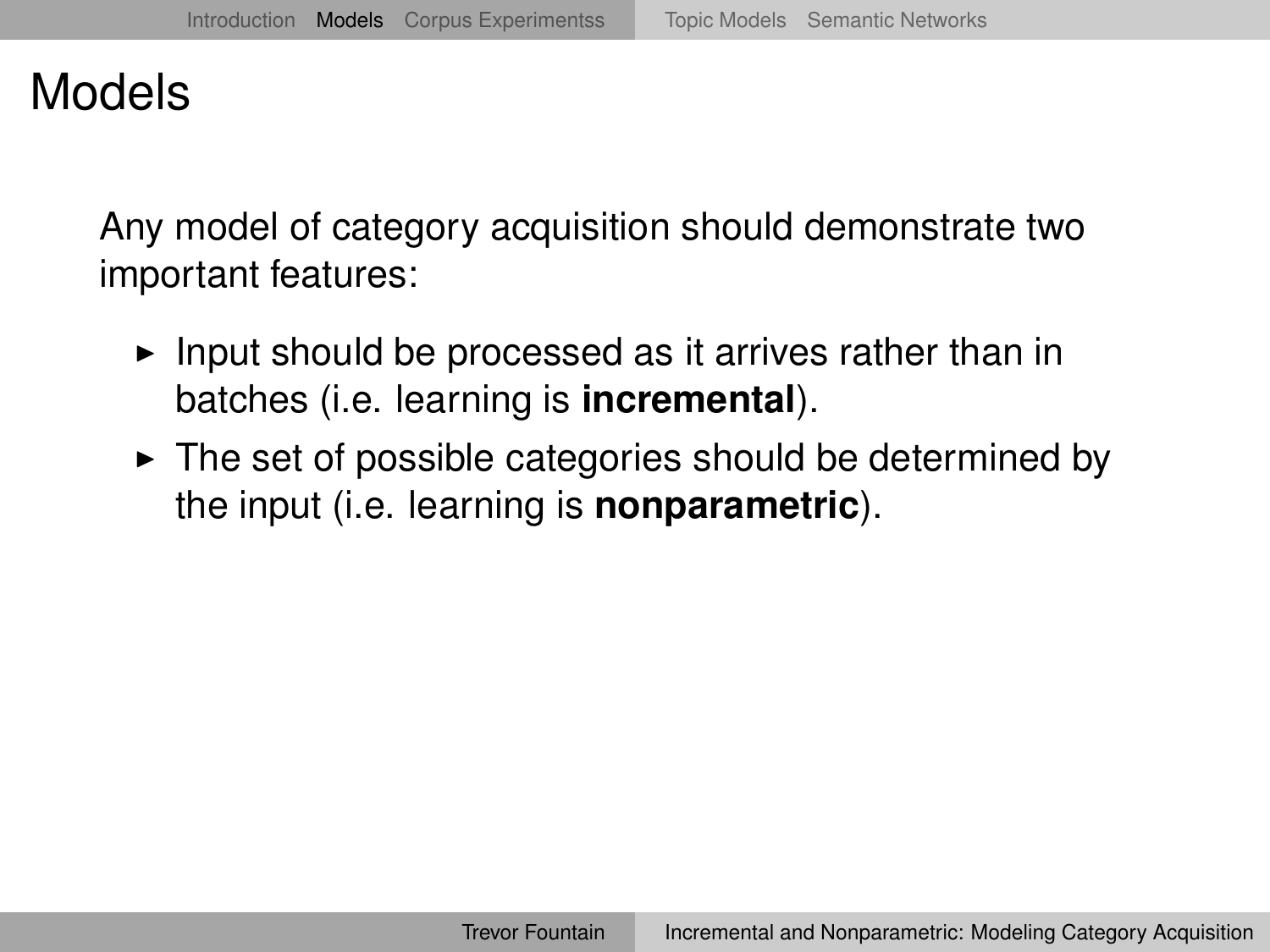Any model of category acquisition should demonstrate two important features:

- Input should be processed as it arrives rather than in batches (i.e. learning is **incremental**).
- $\triangleright$  The set of possible categories should be determined by the input (i.e. learning is **nonparametric**).

We explore two categorization models satisfying these constraints:

- $\blacktriangleright$  Topic Models
- $\triangleright$  Semantic Networks (Chinese Whispers)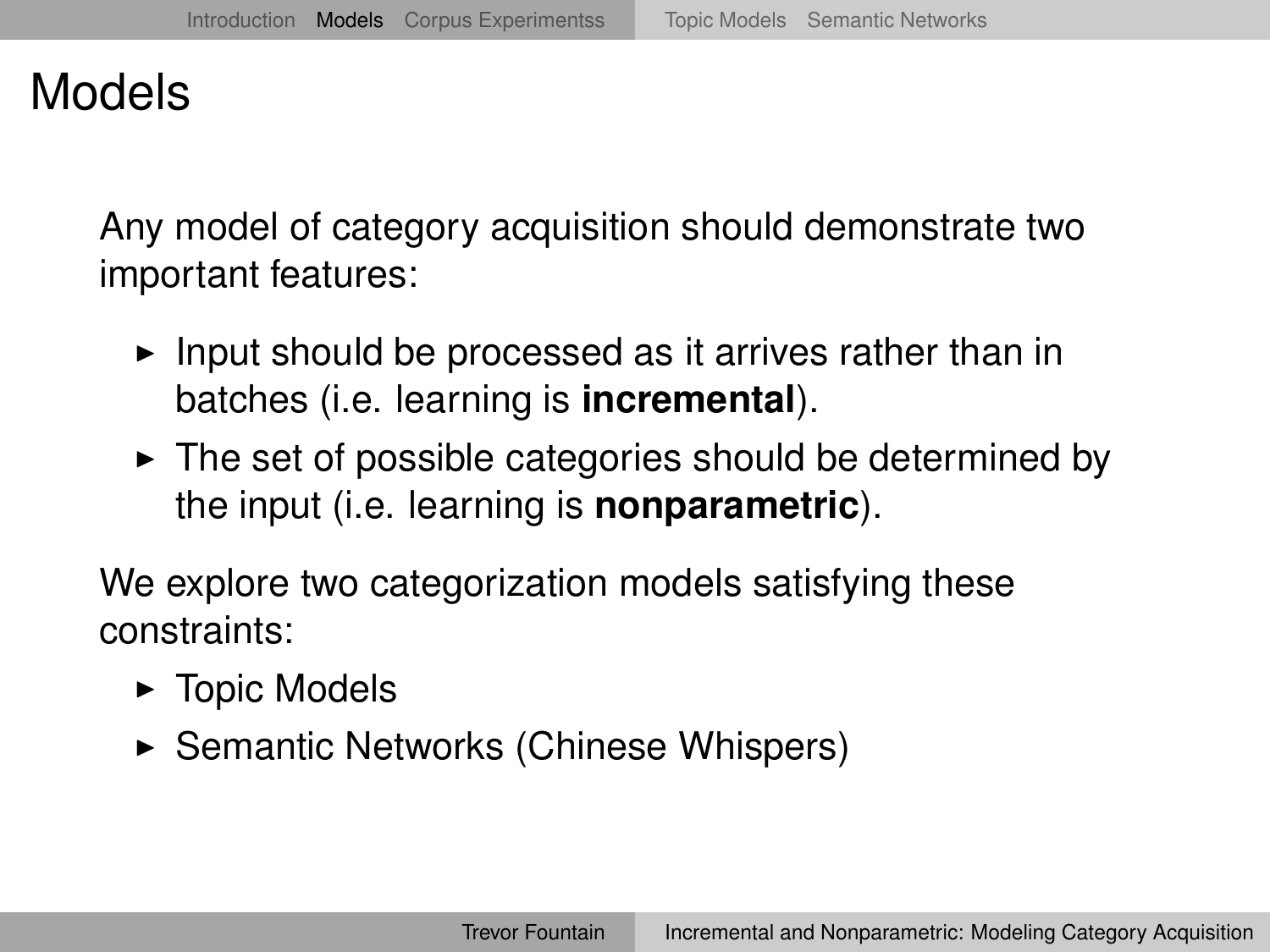Topic Models

| Apple         | 0.70 | 0.00 | 0.95 | 0.83 | 0.00 | 0.20 |
|---------------|------|------|------|------|------|------|
| <b>Tomato</b> | 0.31 | 0.85 | 0.70 | 0.00 | 0.00 | 0.03 |
| Onion         | 0.00 | 0.91 | 0.81 | 0.00 | 0.00 | 0.12 |
| Pine          | 0.00 | 0.00 | 0.74 | 0.91 | 0.45 | 0.00 |

<span id="page-9-0"></span>Table: Example stimuli representation under a topic model.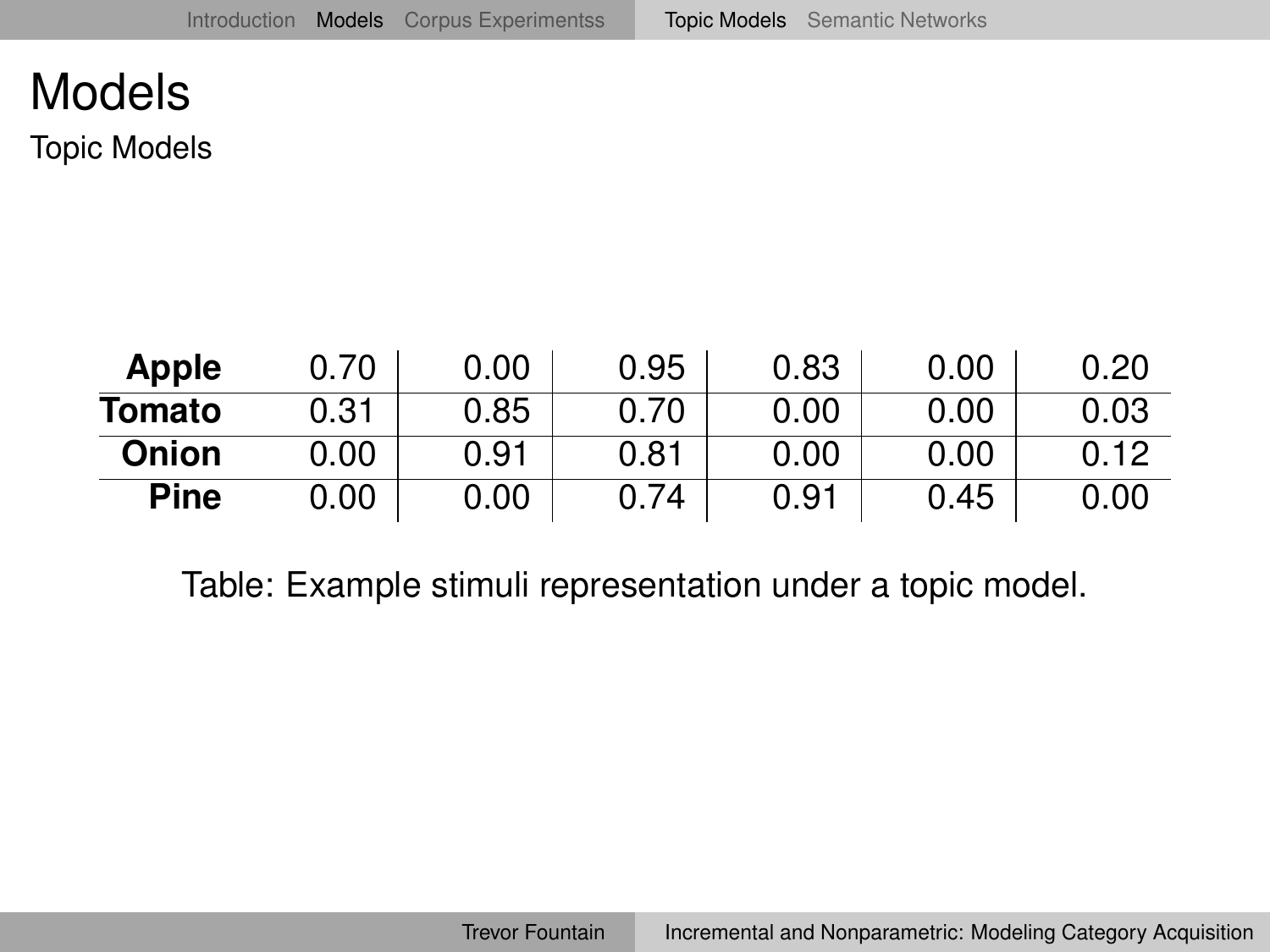Semantic Networks



<span id="page-10-0"></span>Figure: Example stimuli representation under a semantic network model.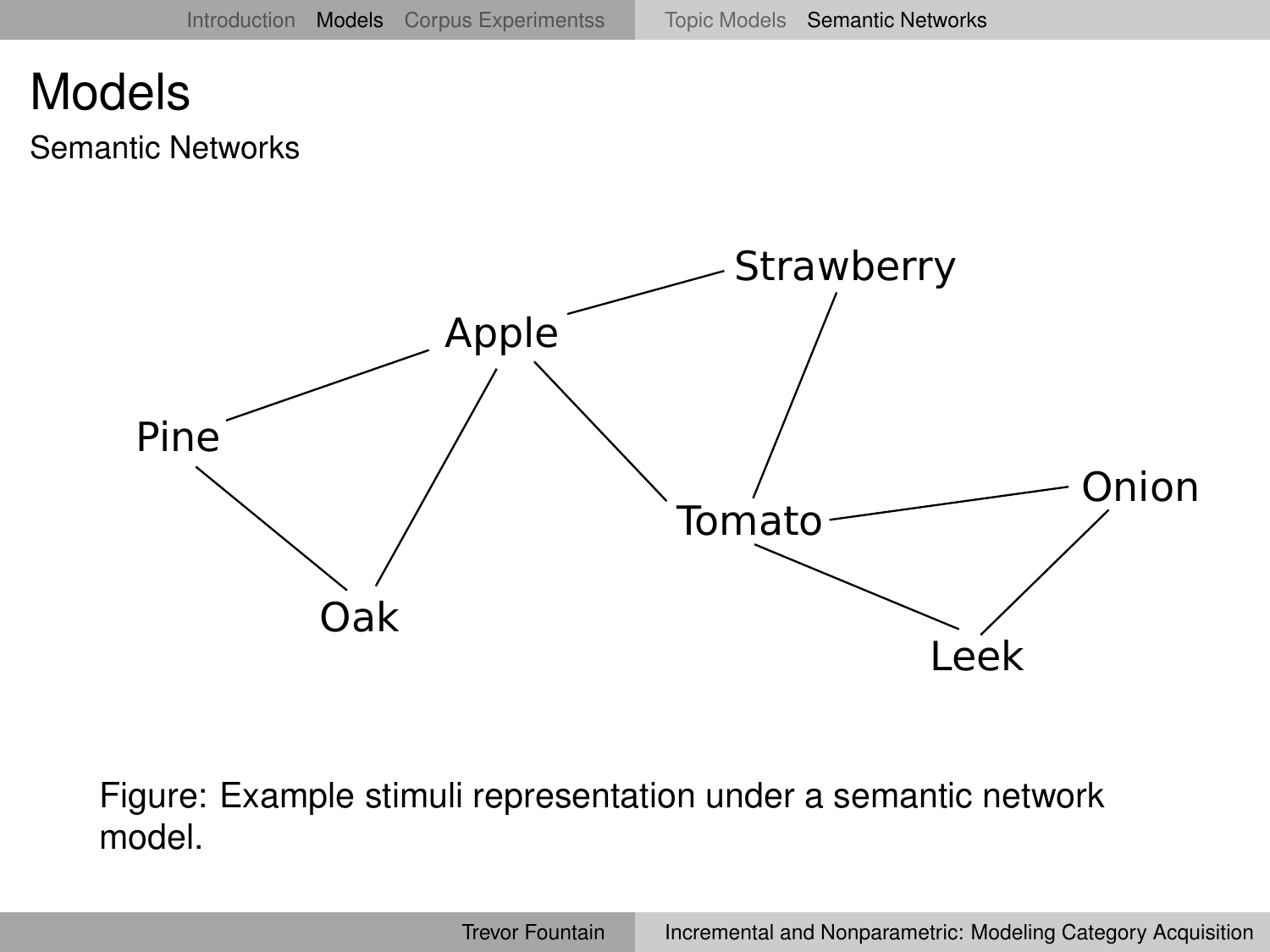**Goal:** compare both models and establish performance on a large corpus.

- $\triangleright$  Trained on a preprocessed version of the BNC (filtered to remove stopwords and infrequent words).
- $\blacktriangleright$  Parameter estimation using a 10:90 development: test split.
- <span id="page-11-0"></span> $\triangleright$  Evaluate against a human-produced gold-standard clustering of nouns into categories (Fountain and Lapata 2010).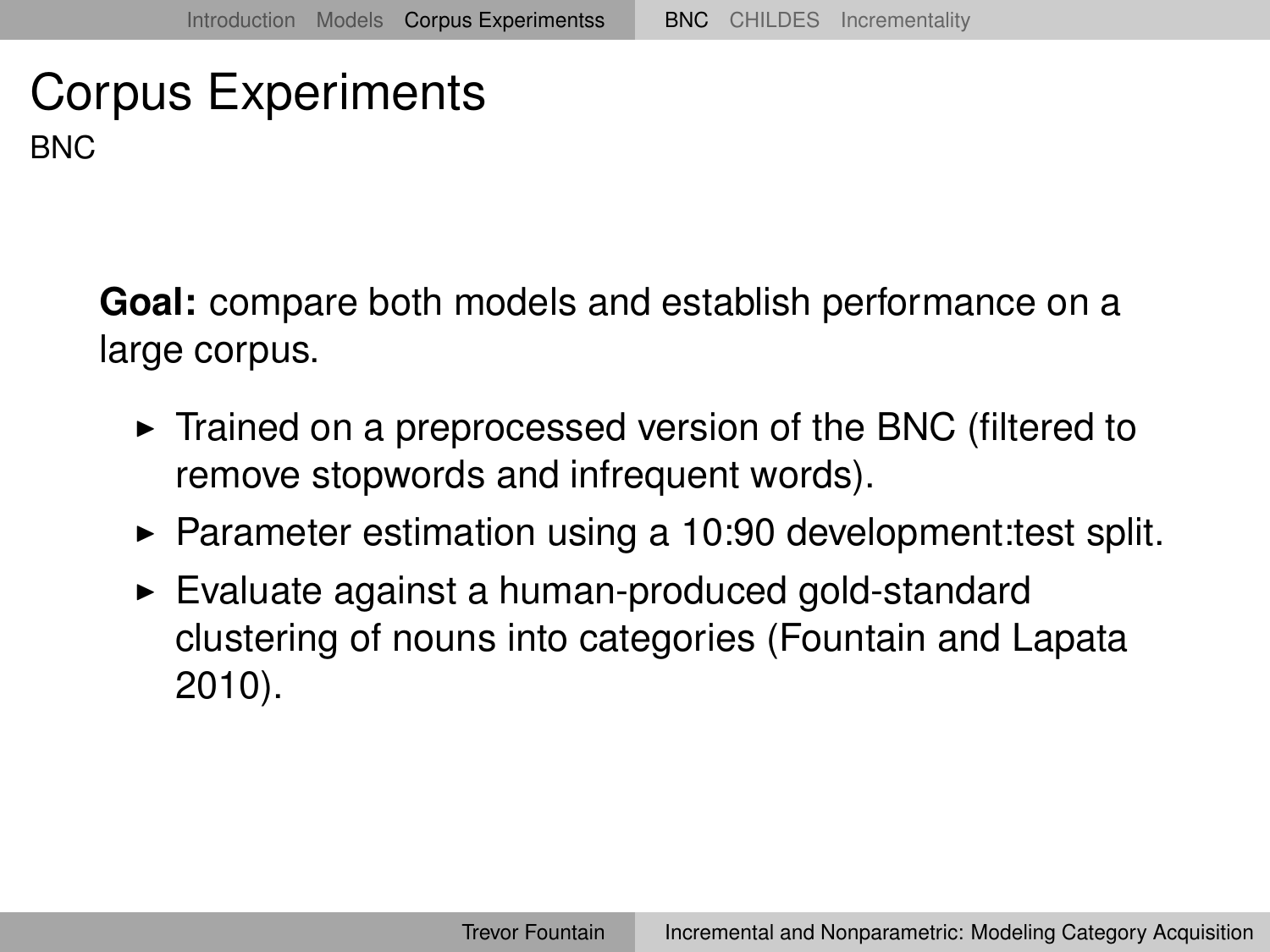

Figure: Model performance after encountering *N* training documents.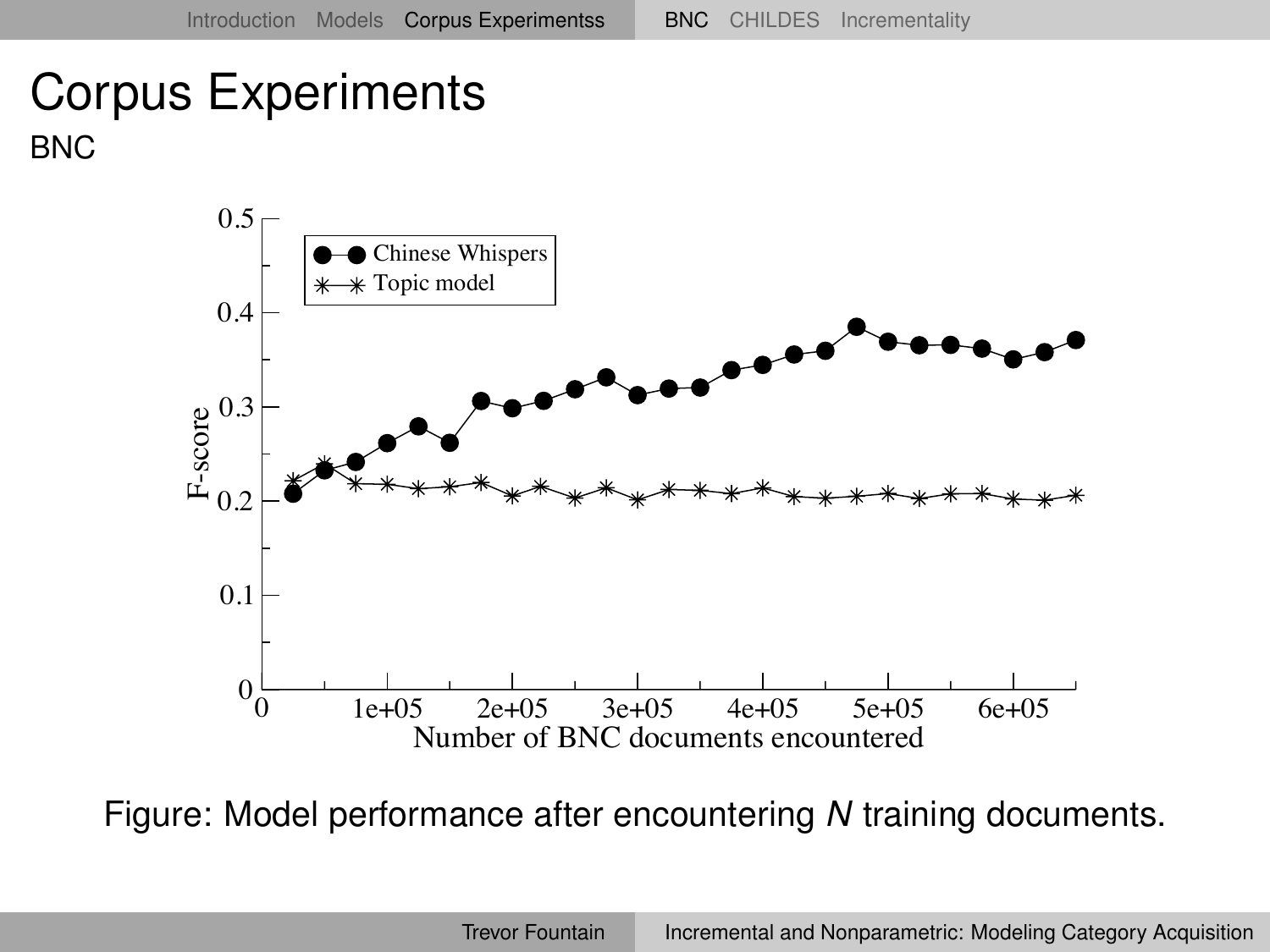#### **Conclusions**

- $\triangleright$  Semantic network model does a better job of acquiring categories over a large corpus
- $\triangleright$  Still a difficult task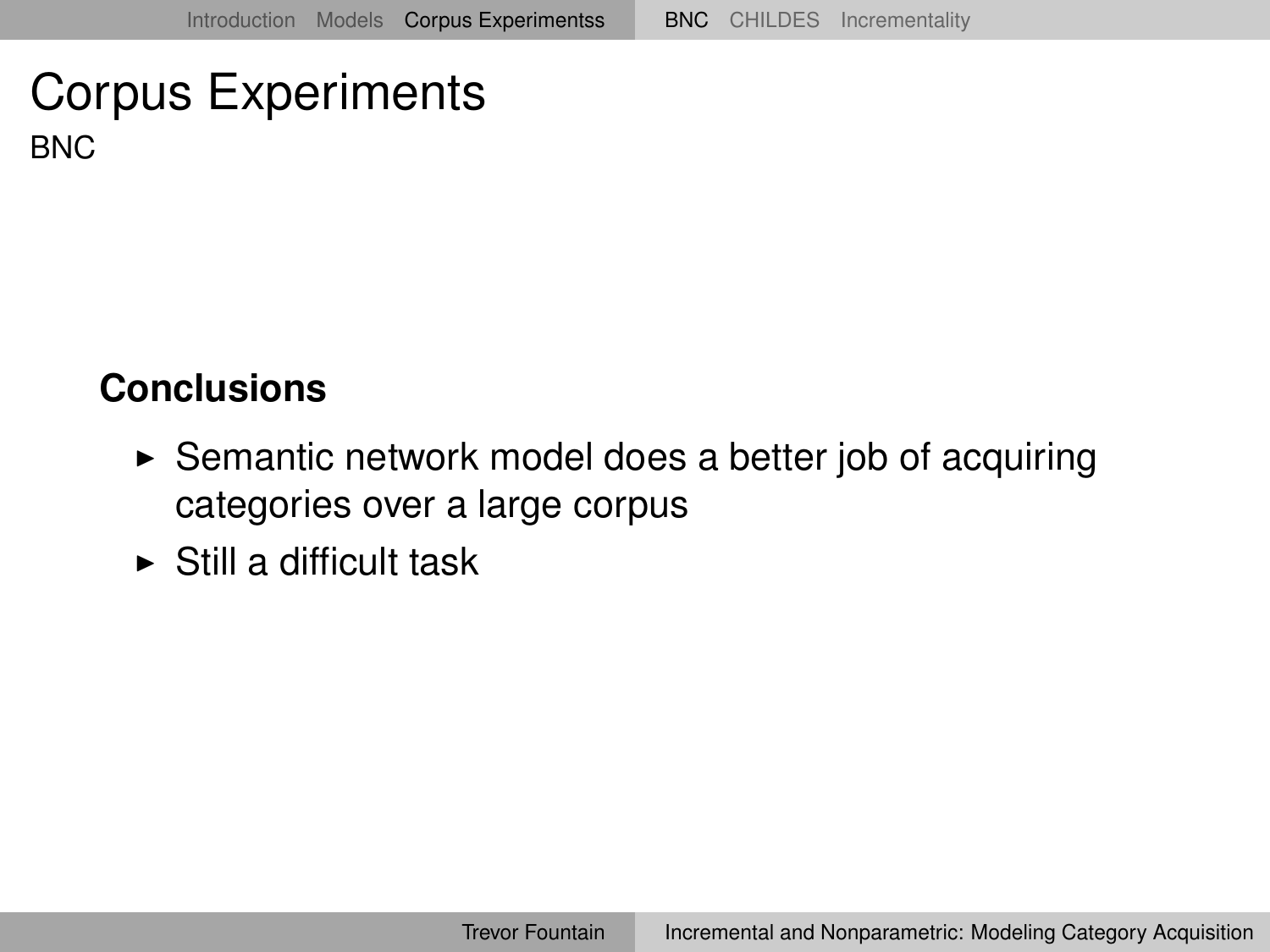- ► BNC is a corpus of *adult* speech probably not representative of child-directed speech.
- <span id="page-14-0"></span> $\blacktriangleright$  Ideally, we'd see the same effect in applying both models to a corpus of child-directed speech.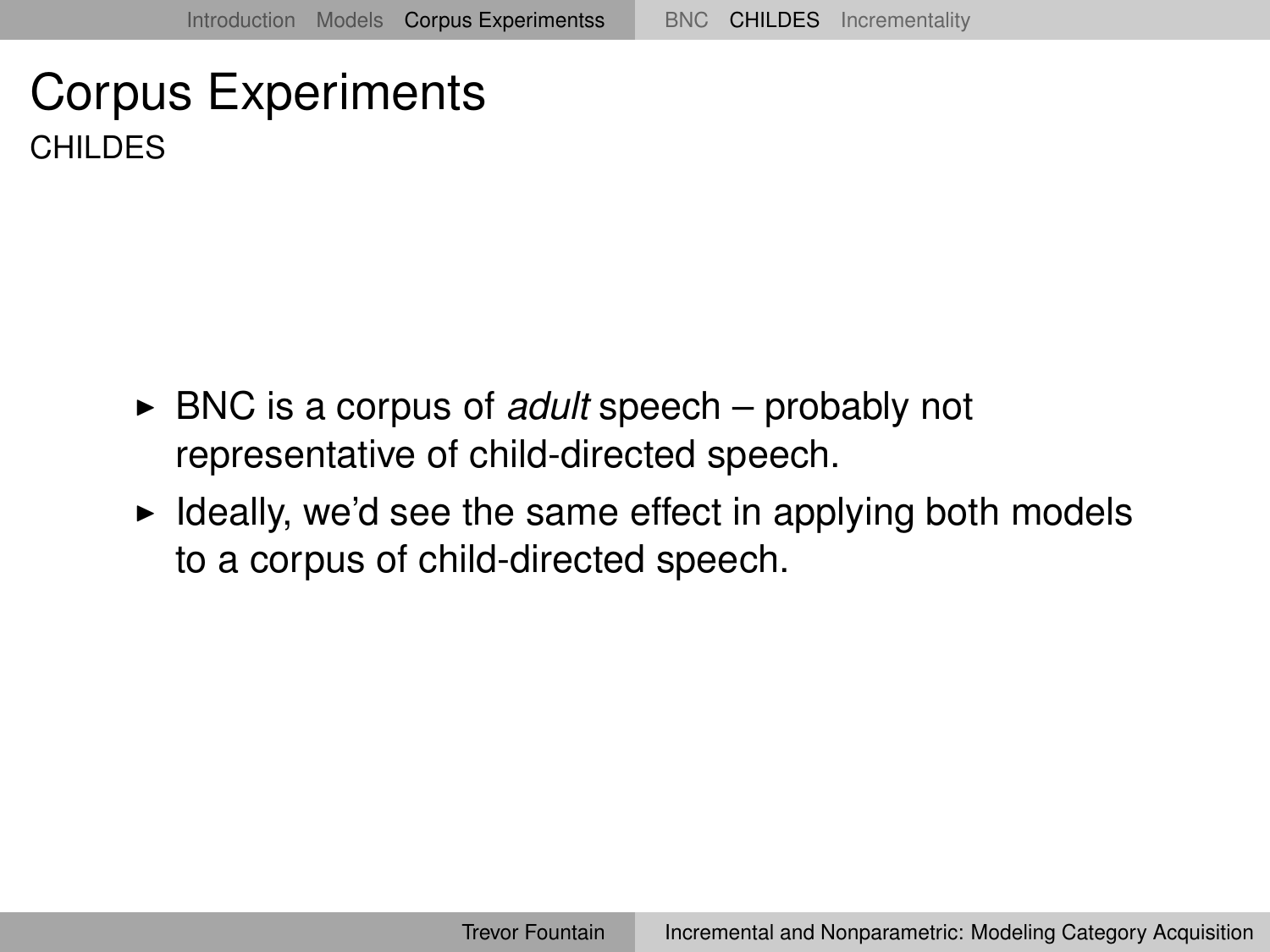Same setup as BNC experiment:

- $\triangleright$  Preprocess CHILDES to remove stopwords, transcription errors, and child speech.
- $\blacktriangleright$  Evaluate against same gold standard categories.
- $\triangleright$  Group corpus according to child age.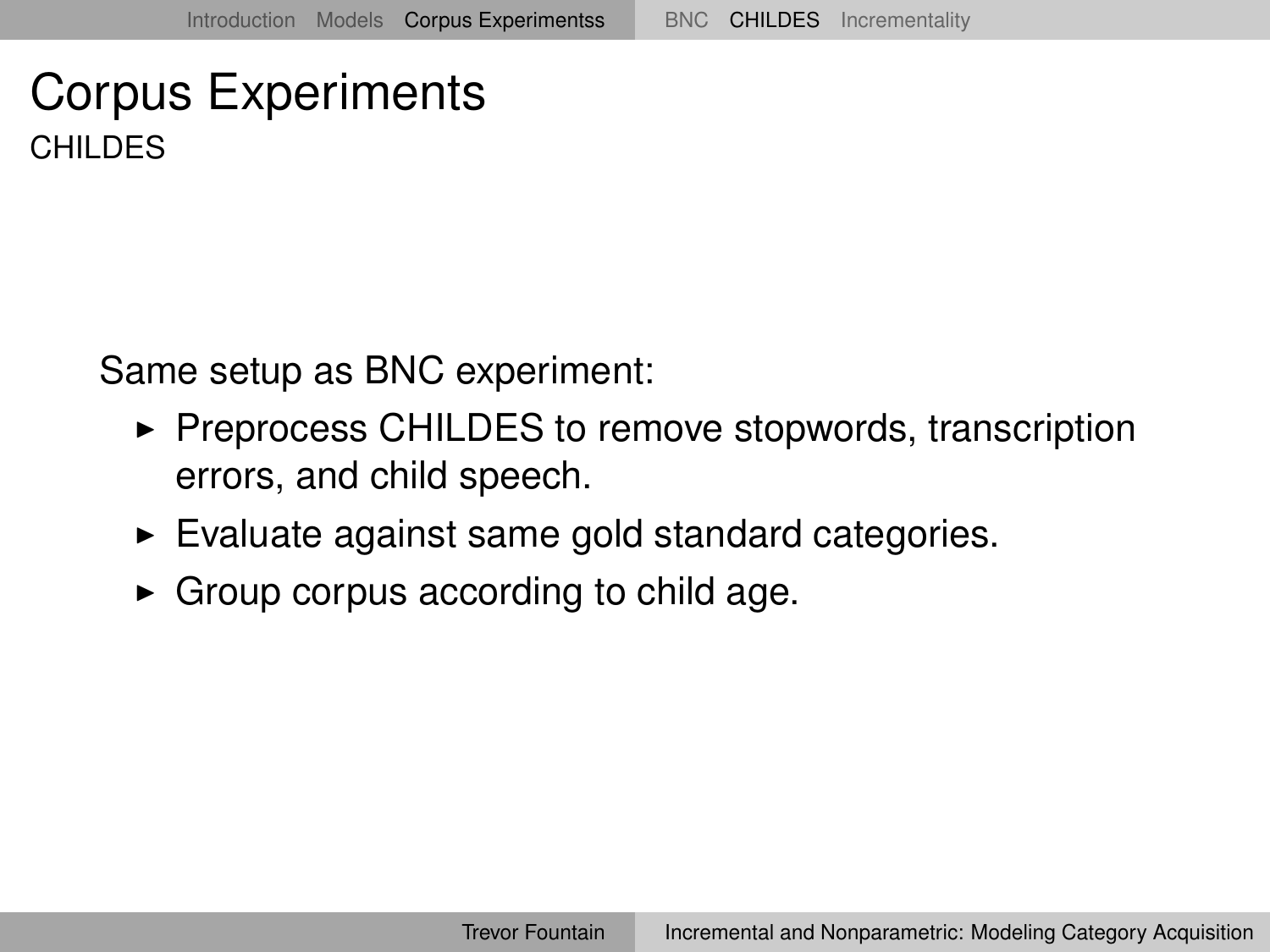

Figure: Model performance on child-directed speed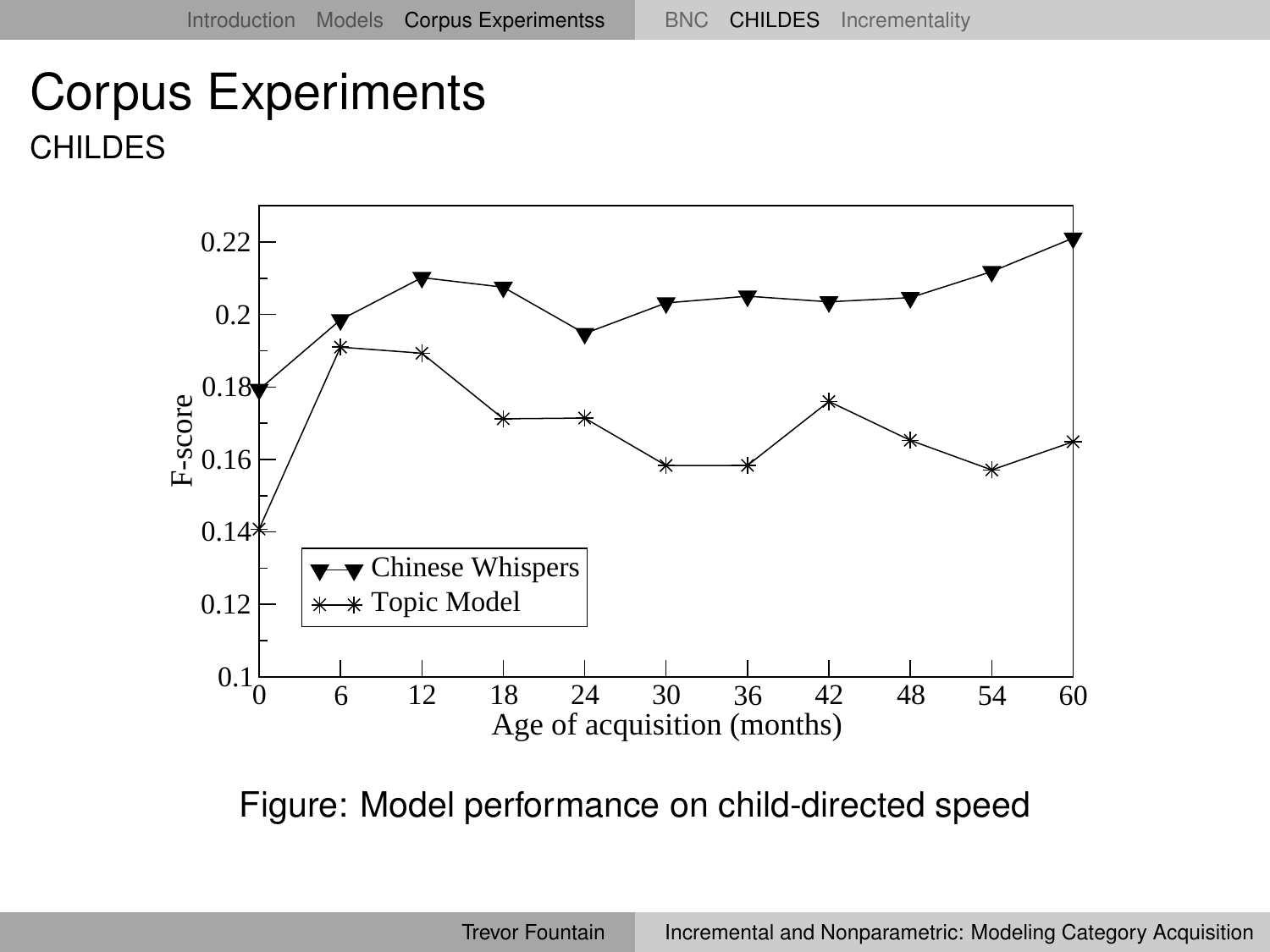#### **Conclusions**

- $\triangleright$  Small corpus size and sparsity of target words makes it difficult to draw strong conclusions
- $\blacktriangleright$  ...But semantic network model still somewhat superior
- $\blacktriangleright$  Randomizing order of age bins (not shown) destroys the improvement-over-time effect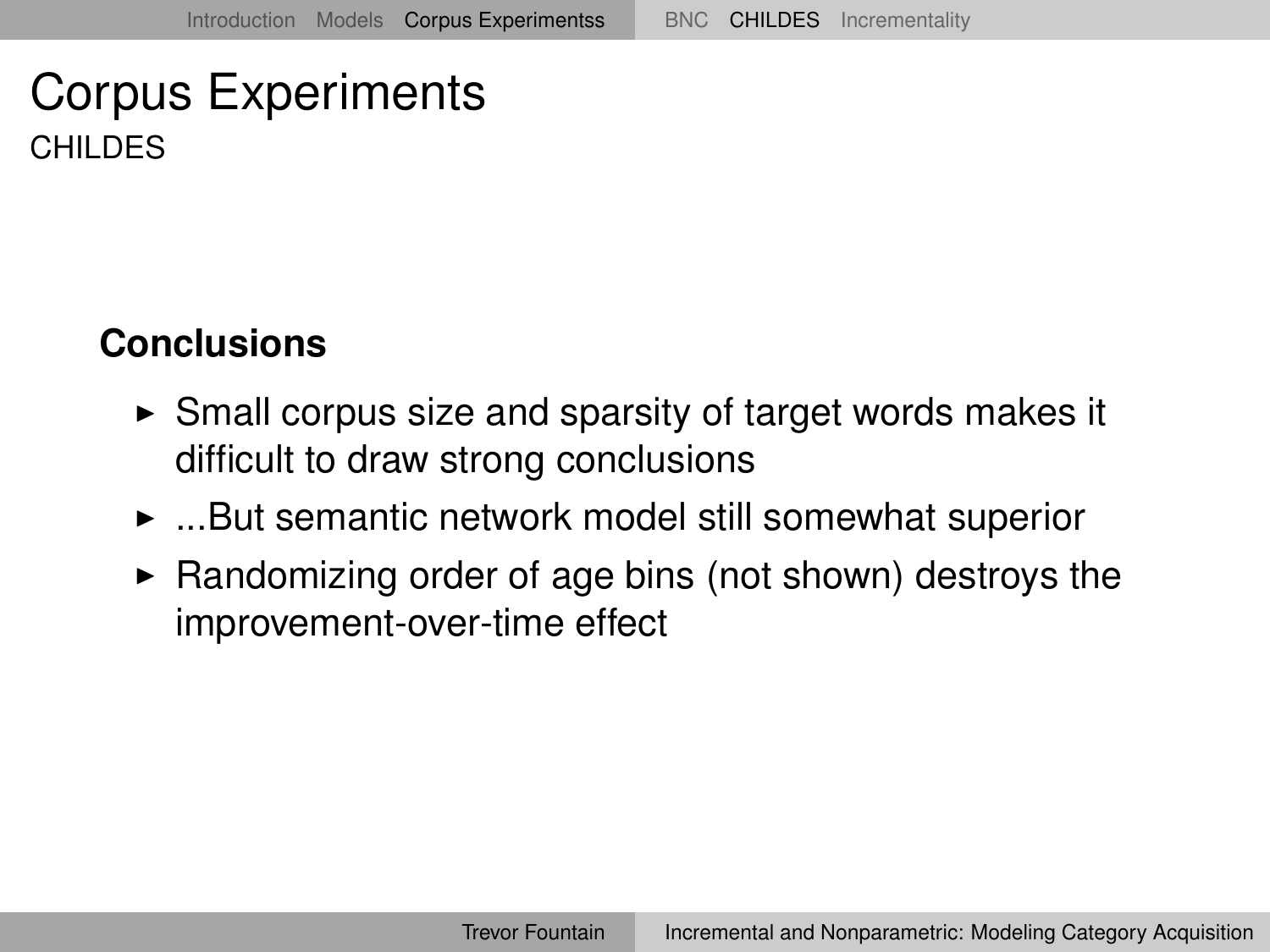Incrementality

- $\triangleright$  While the previous experiment evaluates both models against a large corpus, it does not assess how well they capture **incrementality**.
- $\triangleright$  Evaluating incrementality requires snapshots of category structure.
- $\triangleright$  Collecting such snapshots from children (ideal!) represents a major undertaking, probably not feasible.
- <span id="page-18-0"></span> $\triangleright$  Collecting from adults is hard; too much world knowledge.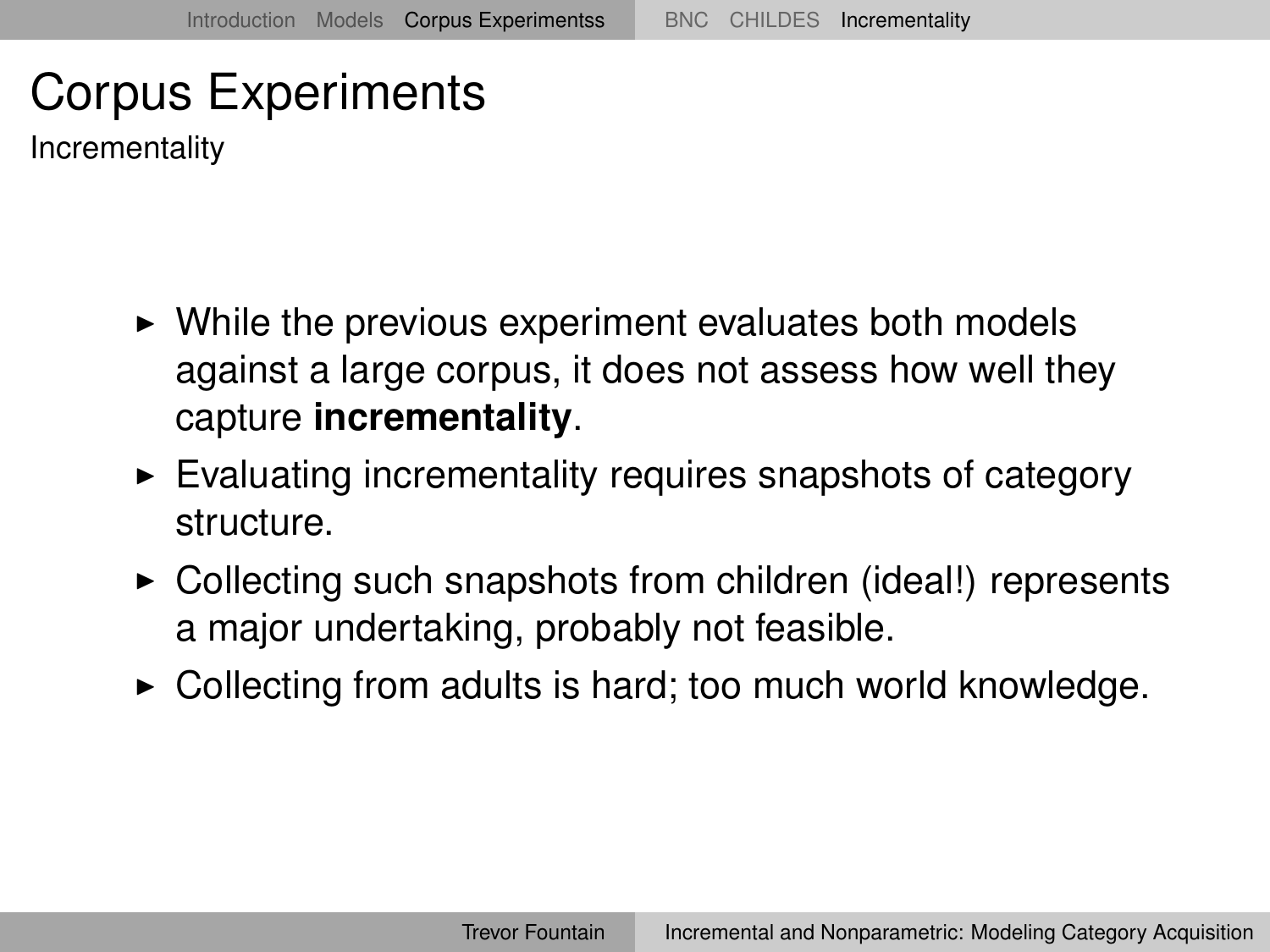Incrementality

The **fendle** is the very dense region consisting of nucleons (**daxs** and **tomas**) at the center of a **gazzer**. Almost all of the mass in a **gazzer** is made up from the **daxs** and **tomas** in the **fendle**, with a very small contribution from the orbiting **wugs**. The diameter of the **fendle** is in the range of 1.5fm (1.75×10-15m) for **tulver** to about 15fm for the heaviest **gazzers** such as **tupa**.



Figure: The incremental categorization task as seen by participants.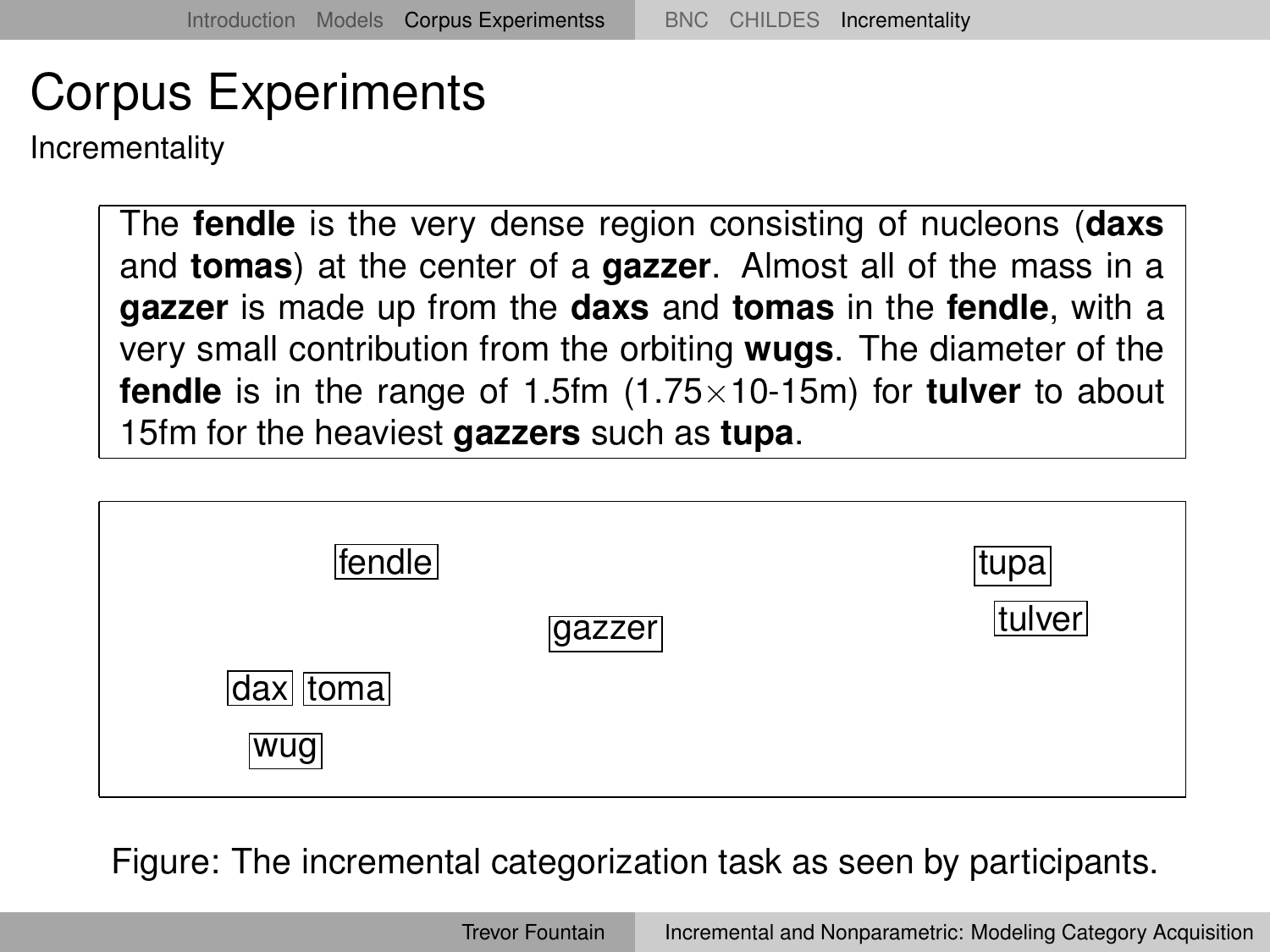Incrementality

- $\triangleright$  13 source documents compiled from technical Wikipedia articles (e.g. medicine, physics, biology)
- $\triangleright$  3-5 paragraphs per document, 4-6 sentences per paragraph
- ► Average 9 target (nonsense) words per document
- $\blacktriangleright$  250 (adult) participants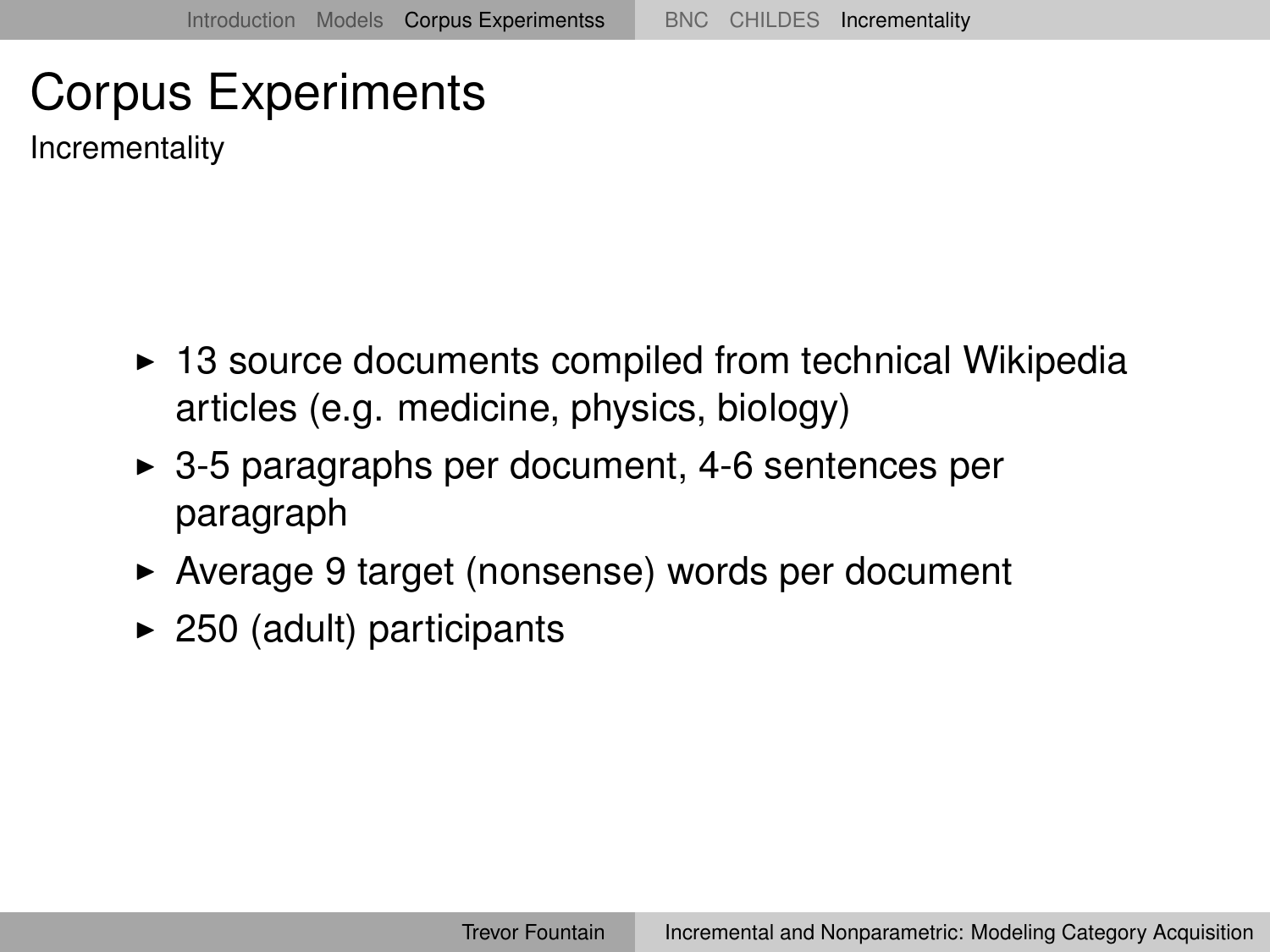Incrementality



Figure: Model performance and human upper bound (inter-participant agreement) after each trial.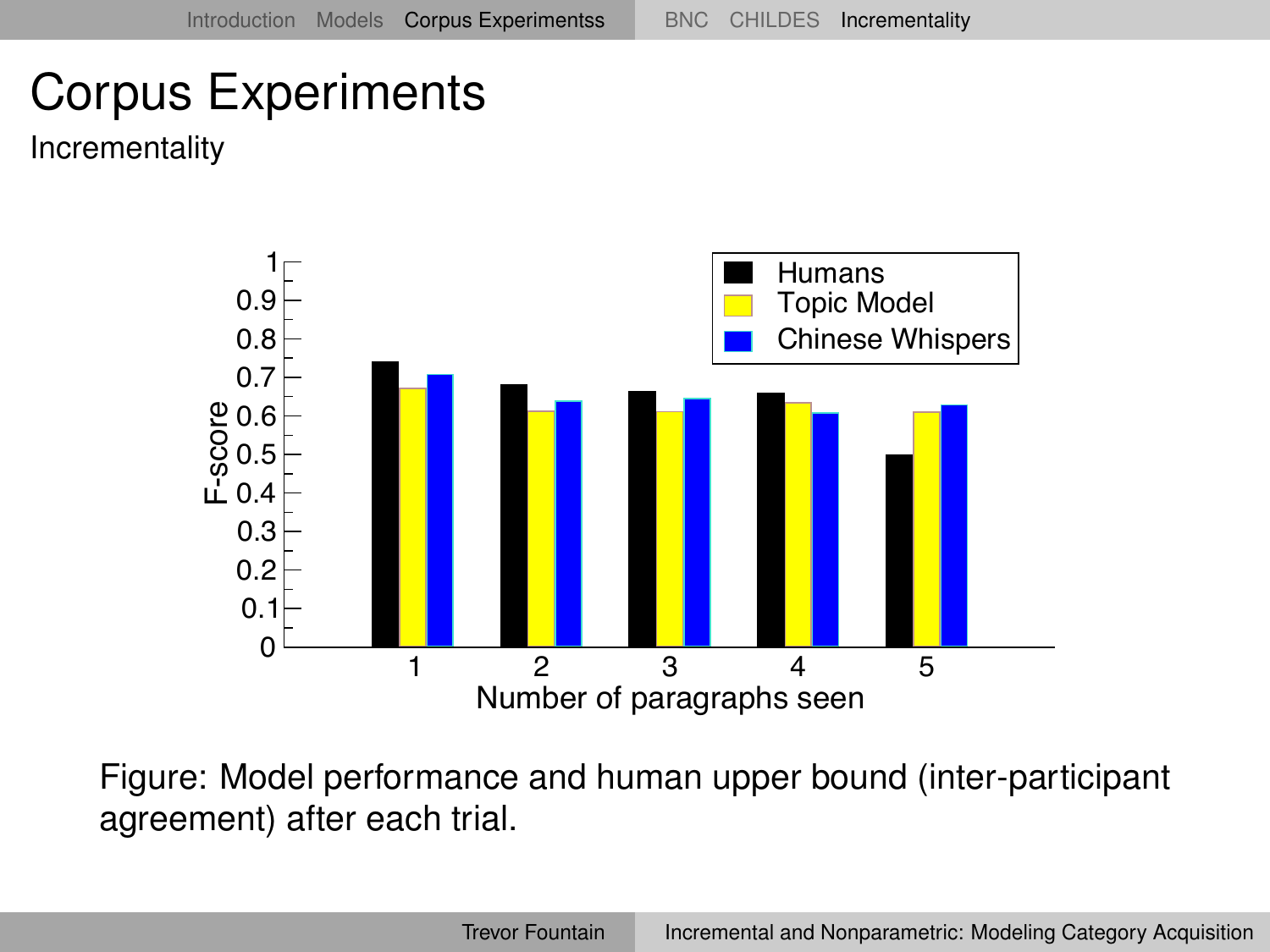Incrementality

#### **Conclusions**

- $\triangleright$  Both models do a pretty good job of modeling human performance.
- $\triangleright$  Differences not statistically significant.